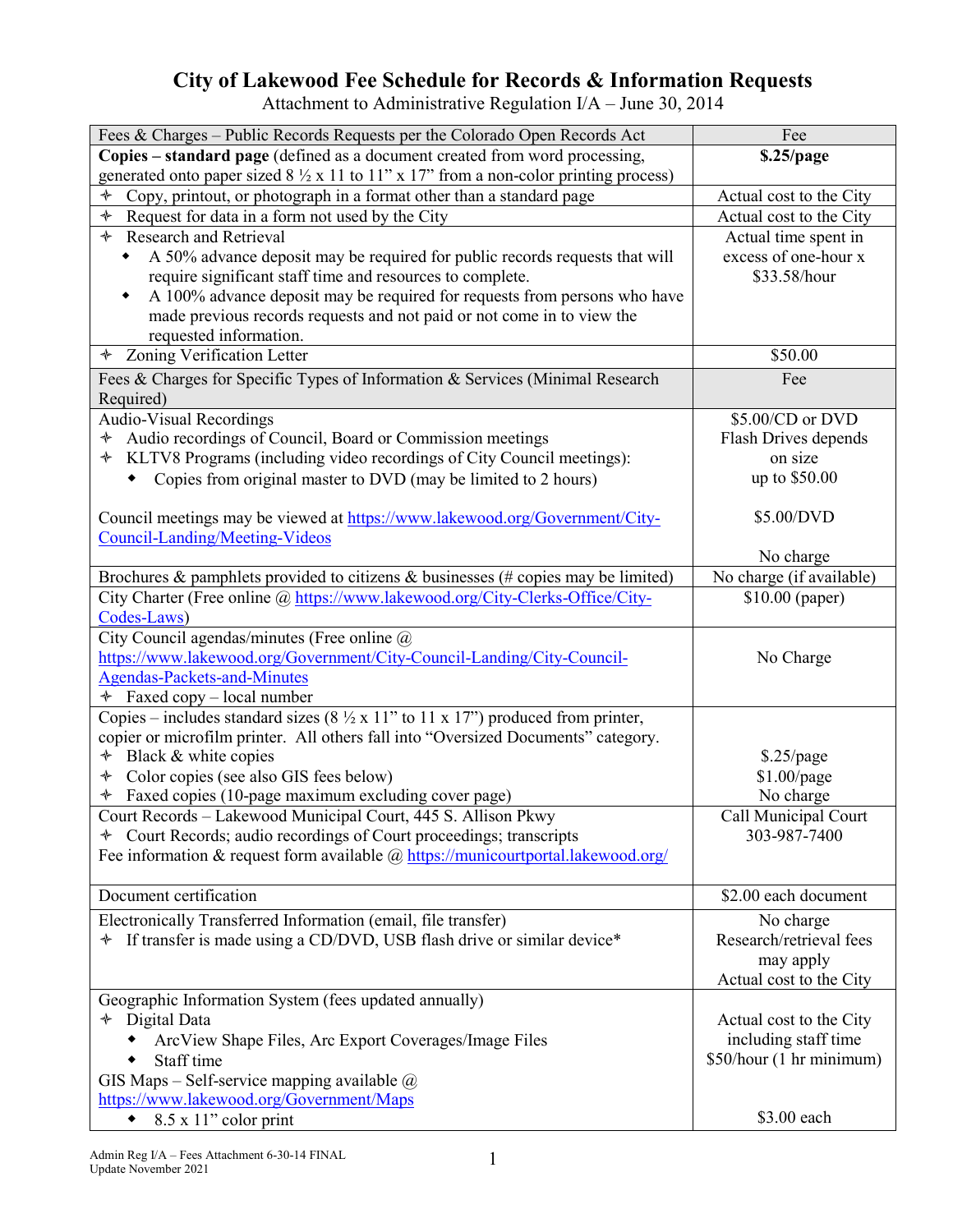| 11 x 17" color print<br>٠                                                         | \$4.00 each                |
|-----------------------------------------------------------------------------------|----------------------------|
| 24 x 36" color print<br>٠                                                         | \$15.00 each               |
| 36 x 36" color print<br>٠                                                         |                            |
| 36 x 42" color print<br>۰                                                         | \$20.00 each               |
| 36 x 48" color print<br>٠                                                         | \$25.00 each               |
|                                                                                   | \$30.00 each               |
| GIS Maps - Custom                                                                 |                            |
|                                                                                   | \$50/hour staff time       |
| Custom maps that take more than 15 minutes of staff time to create will           |                            |
| incur plotting, printing and staff time charges.                                  | (minimum 1 hour charge)    |
|                                                                                   |                            |
| Municipal Code Book (Free online @ https://www.lakewood.org/City-Clerks-          |                            |
| Office/City-Codes-Laws)                                                           |                            |
| Paper copy<br>✦                                                                   | \$225.00                   |
| Annual supplements                                                                | \$150.00                   |
|                                                                                   |                            |
| Notary Services - Lakewood residents                                              | No Charge                  |
| Notary Services - Non-residents                                                   | \$2.00 each document       |
|                                                                                   |                            |
| Oversized Documents (larger than 11 x 17")                                        |                            |
| 18 x 24" Copies – Black & White (from Microfilm Reader/Printer)<br>✦              | \$2.00 each                |
| 24 x 36" Copies – Black & White (from standard printer)<br>$\ast$                 | \$5.00 each                |
| $\div$ 24 x 36" Copies – Color                                                    | \$15.00 each               |
| Police Records - Lakewood Police Department, 445 S Allison Pkwy                   | <b>Call Police Records</b> |
| + Police Reports, including Code Enforcement Case Reports                         | 303-987-7331               |
| Fee schedule, records request form available                                      |                            |
| @https://www.lakewood.org/Police/Police-Records                                   |                            |
| Printed publications - Finance (paper copies subject to availability)             | Budget not available in    |
|                                                                                   |                            |
| City Budget (Free online @ https://www.lakewood.org/Finance)                      | paper                      |
| Comprehensive Annual Financial Report (Free online @                              |                            |
| https://www.lakewood.org/Finance)                                                 | $CAFR - $20.00$ paper      |
|                                                                                   |                            |
| Printed publications - Planning (Free online @ https://www.lakewood.org/Planning) | \$5.00/CD or DVD           |
|                                                                                   | Flash Drives depends       |
|                                                                                   | on size                    |
|                                                                                   | up to \$50.00              |
| $\triangleleft$ Comprehensive Plan                                                | No charge                  |
| Neighborhood Plans<br>✦                                                           | No charge                  |
| Light Rail Station Area Plans<br>✦                                                | No charge                  |
| Zoning Ordinance<br>✦                                                             | \$20.00 paper              |
|                                                                                   |                            |
| Population & Land Use Report<br>✦                                                 | \$25.00 paper              |
| <b>Subdivision Ordinance</b><br>✦                                                 | \$20.00 paper              |
| Design Guidelines<br>✦                                                            | \$10.00 paper              |
|                                                                                   |                            |
| Printed publications - Public Works ("Books" available                            |                            |
| @https://www.lakewood.org/Public-Works)                                           |                            |
| Drainage Criteria Manual ("Blue Book")<br>✦                                       | Free online                |
| Drainage Report w/plans (copy – same price for any # pages)<br>✦                  | No Charge                  |
| Engineering Regulations & Design Standards ("Pink Book")<br>✦                     | \$15.00 each               |
| Traffic Engineering Design Standards ("TEDS"; "Green Book")<br>✦                  | No Charge                  |
|                                                                                   | No Charge                  |
| Printed publications not specified herein                                         | City's cost                |
|                                                                                   |                            |
| Research and Retrieval (in excess of 1 hour)                                      | \$33.58/hour               |
| Research and Retrieval – Building Permits (in excess of 1 hour)                   | \$33.58/hour               |
| Verbatim Transcripts - Council, Board or Commission meetings                      | City's Cost                |